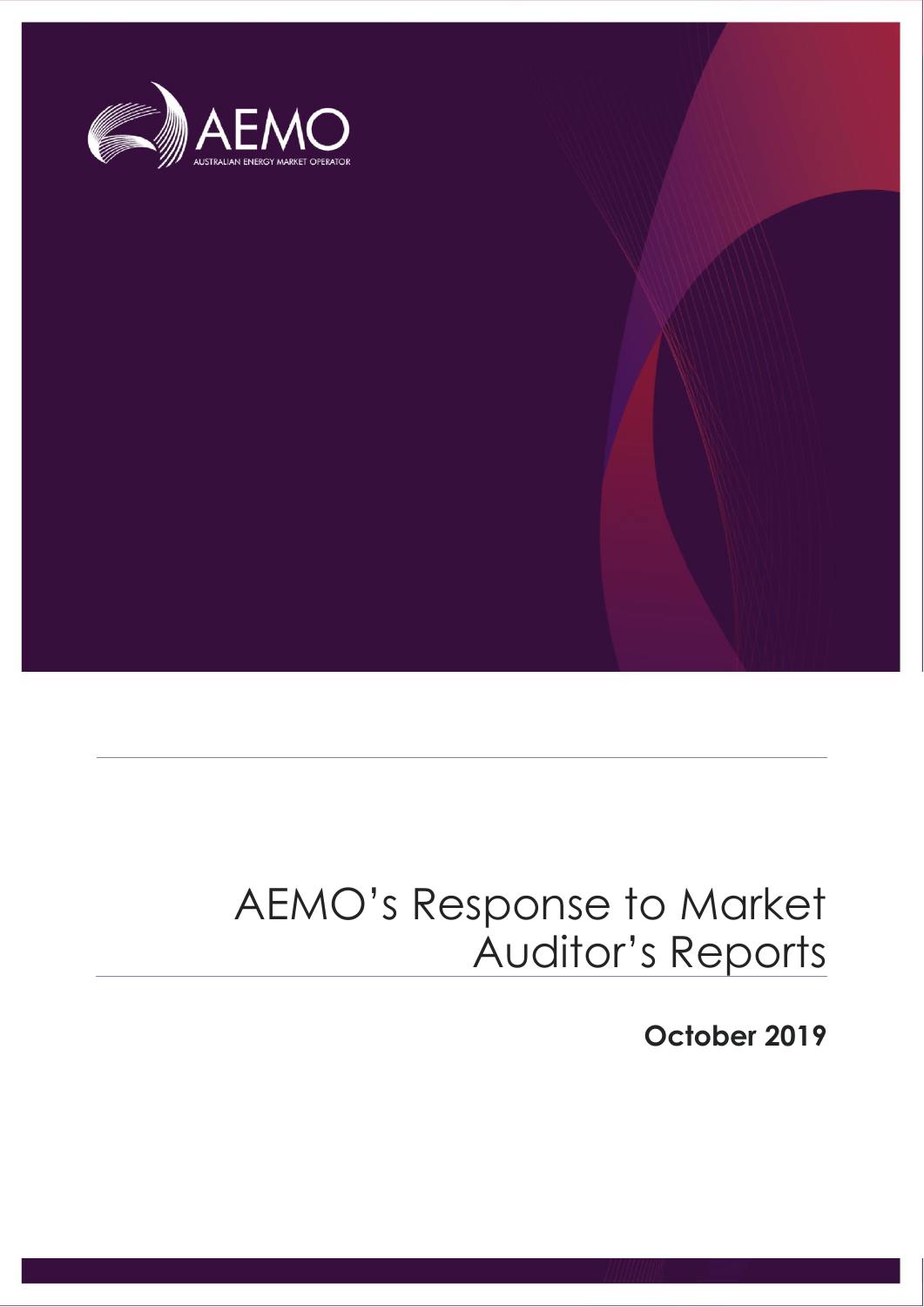## **Important notice**

#### **PURPOSE**

AEMO has prepared this document in response to the Market Auditor's reports for the annual Wholesale Electricity Market and Gas Services Information audits conducted for the period 1 July 2018 to 30 June 2019, as at the date of publication.

#### **DISCLAIMER**

This document or the information in it may be subsequently updated or amended. This document does not constitute legal or business advice and should not be relied on as a substitute for obtaining detailed advice about the Wholesale Electricity Market, the Wholesale Electricity Market Rules, the Gas Services Information Rules, or any other applicable laws, procedures or policies. AEMO has made every effort to ensure the quality of the information in this document but cannot guarantee its accuracy or completeness.

Accordingly, to the maximum extent permitted by law, AEMO and its officers, employees and consultants involved in the preparation of this document:

- make no representation or warranty, express or implied, as to the currency, accuracy, reliability or completeness of the information in this document; and
- are not liable (whether by reason of negligence or otherwise) for any statements or representations in this document, or any omissions from it, or for any use or reliance on the information in it.